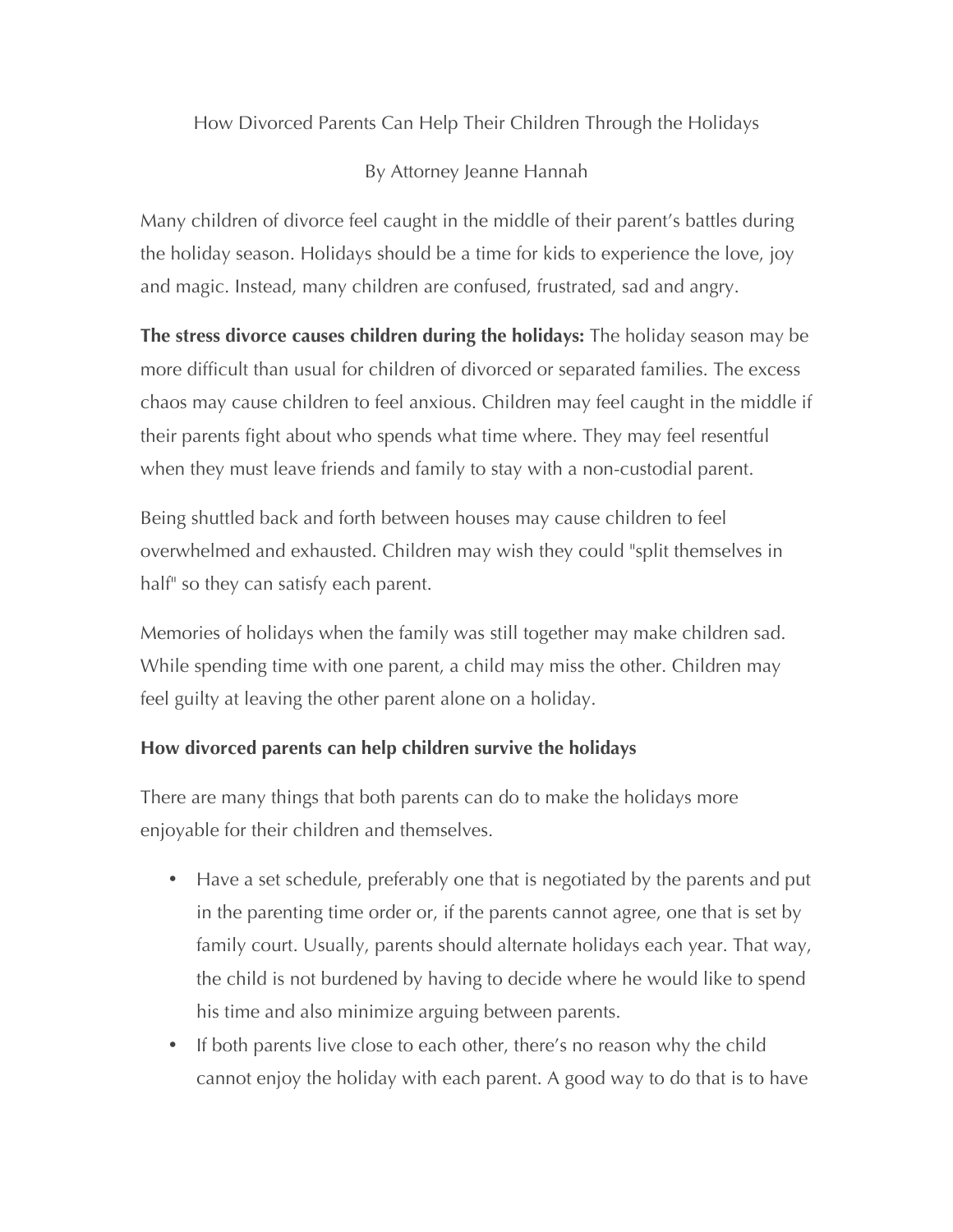the exchange at noon on Christmas Day. The child has "wake up and see what Santa brought" with one parent, and has a later Christmas with the other. In even-numbered years Mom might have the child from Christmas Eve through the morning of Christmas Day, with Dad picking the child up at noon. In odd-numbered years, that schedule would reverse.

- Parents should tell the child what the schedule is in advance so that he knows what to expect. Children whose parents are divorcing feel a lack of control. They feel as though they have no voice in whether or not their family stays together. Giving your child some control over how he spends his holiday time with you lessens the stress of feeling out of control. This can be especially important for older children. The time scheduled for the child with the non-custodial parent might be a time when they would rather be hanging out with friends. Parents should consider giving their child the option of bringing a friend along. In the alternative, parents might plan activities with friends during their holiday parenting time.
- Parents should focus on keeping the time together simple to avoid overwhelming the child. Allowing your child to have an active role in planning any holiday activities will alleviate some of those out of control feelings your child may have.
- Parents should be open to the child's sadness or frustration and allow the child to vent. Let your child know that he is safe expressing his feelings, especially any sad or negative feelings.
- Let your child know that you understand and that his feelings are normal.
- It's important to remain emotionally available and willingness to listen. Acknowledge and validate your child's feelings to relieve a great amount of the sadness your child may be feeling.
- Encourage the child to embrace his expanded and/or extended family and the fact that he gets to celebrate the holidays twice.
- Neither parent should over-indulge the child with too many presents or candy; this is not healthy for anyone.